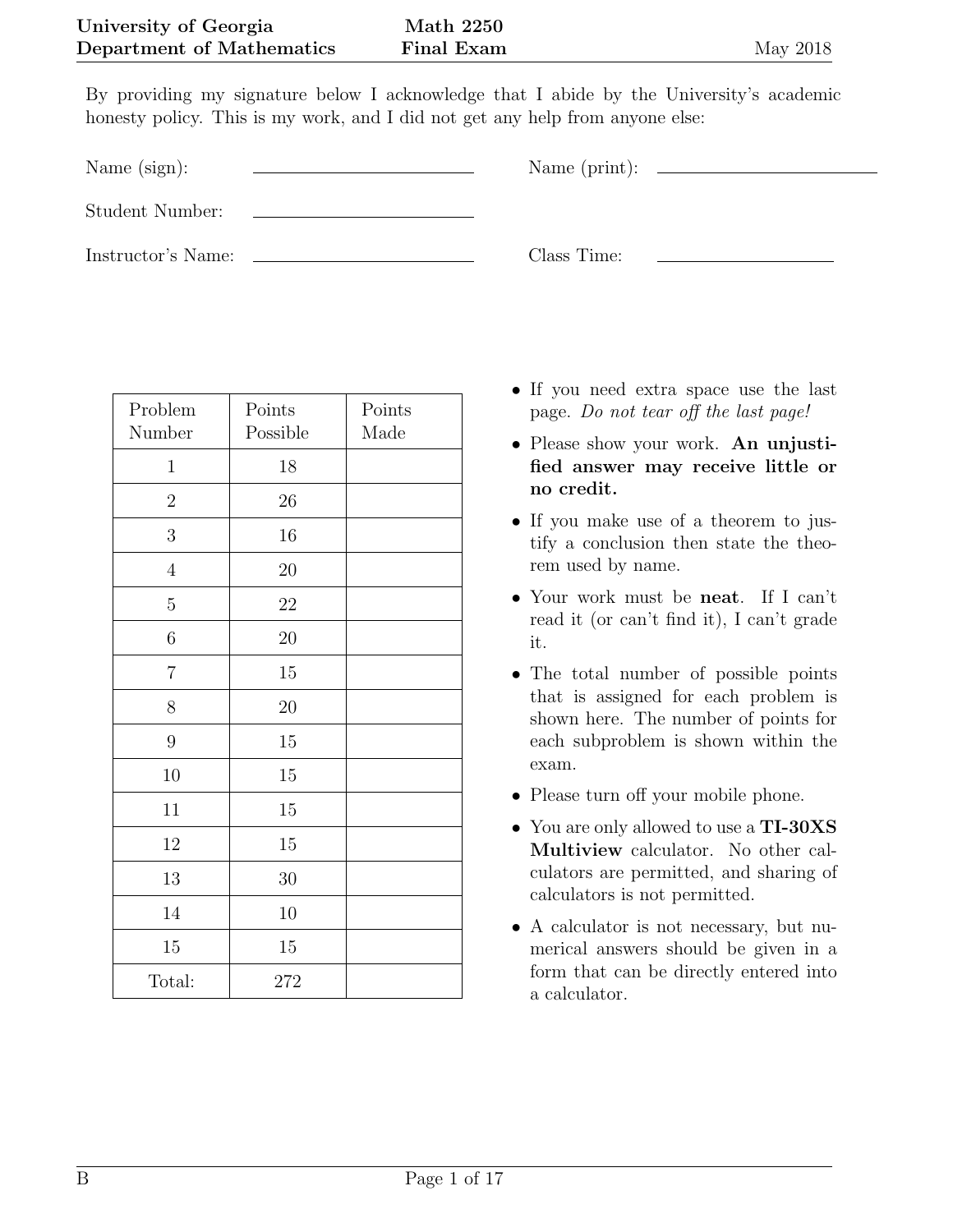<span id="page-1-0"></span>1. Determine the following limits. If you answer with  $\infty$  or  $-\infty$ , briefly explain your thinking. Print your final answer in the box provided.

(a) [5 pts] 
$$
\lim_{x \to 2} (3x^2 + 7x - 5)
$$

answer:

(b) [5 pts] 
$$
\lim_{x \to 1^{-}} \frac{2x}{x-1}
$$



answer: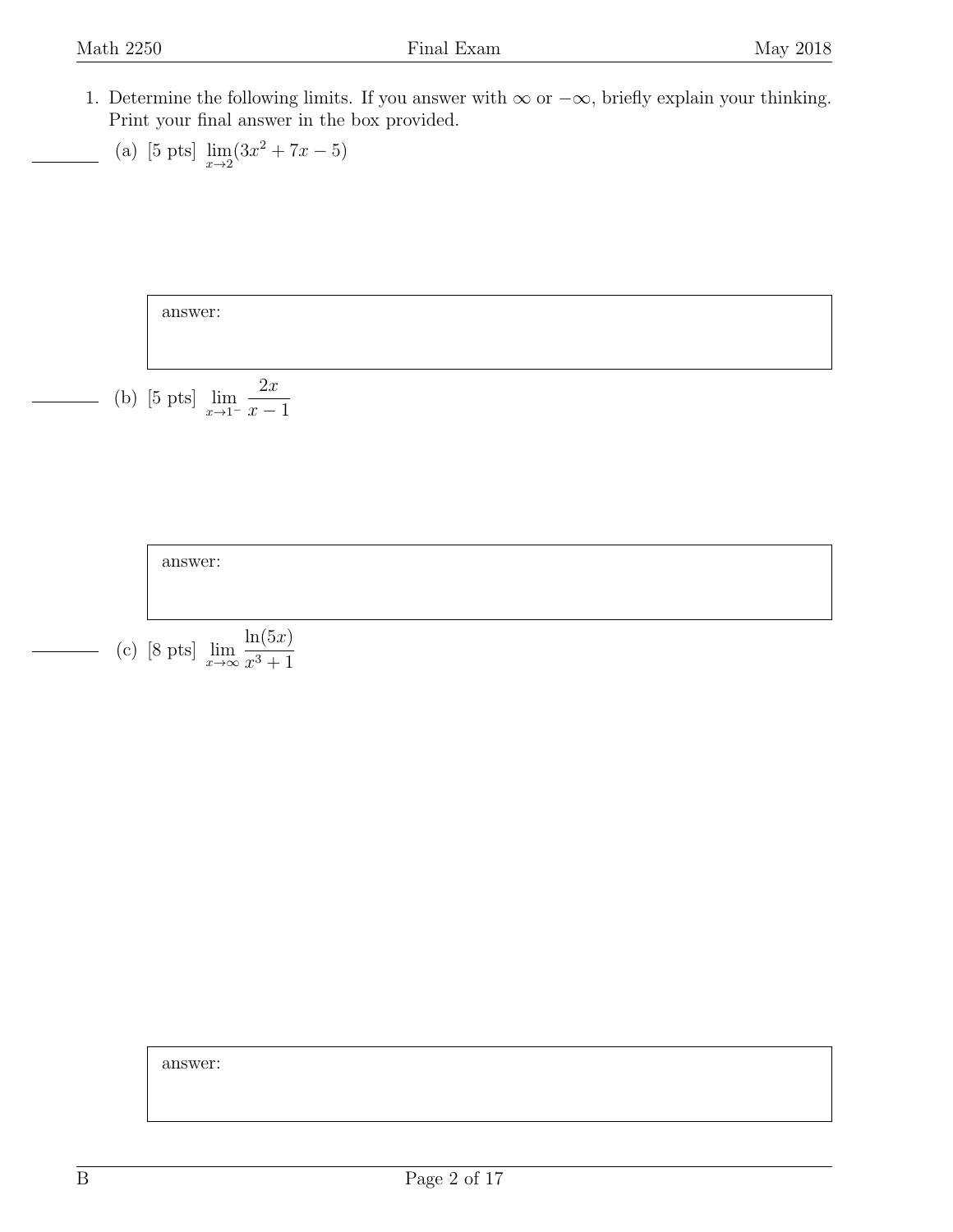- <span id="page-2-0"></span>2. Determine the first derivative of each of the following functions. Print your answer in the box provided. You do not have to simplify your answers or explain your steps.
	- (a) [4 pts]  $f(x) = 8x^3 15x + 12$

$$
f'(x) =
$$

(b) [6 pts] 
$$
g(t) = \frac{\sin(t)}{t}
$$

$$
g'(t) =
$$
  
[6 pts]  $f(x) = \frac{e^x}{2x + 1}$ 

$$
f'(x) =
$$

 $(c)$ 

(d) [10 pts]  $h(x) = (4x - 3)^2 \arctan(x)$ 

 $h'(x) =$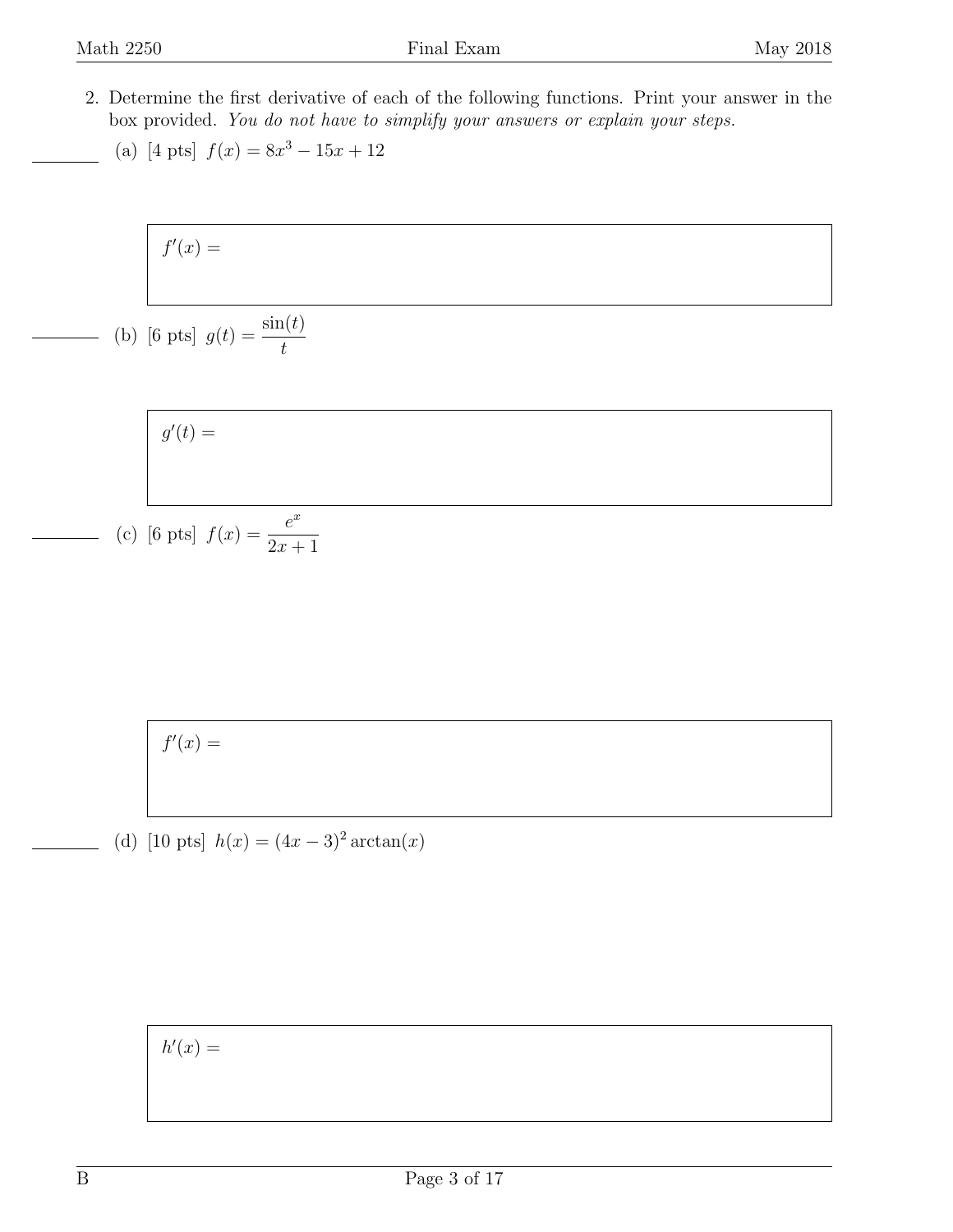<span id="page-3-0"></span>3. (a) [8 pts] Determine  $\frac{dy}{dx}$  $\frac{dy}{dx}$  for the equation  $y^3 - x^4y = 6$ . Print your answer in the box provided. You do not have to simplify your answer.

$$
\frac{dy}{dx} =
$$

(b) [8 pts] Determine an equation of the tangent line to the curve  $y^3 - x^4y = 6$  at the point  $(1, 2).$ 

Equation: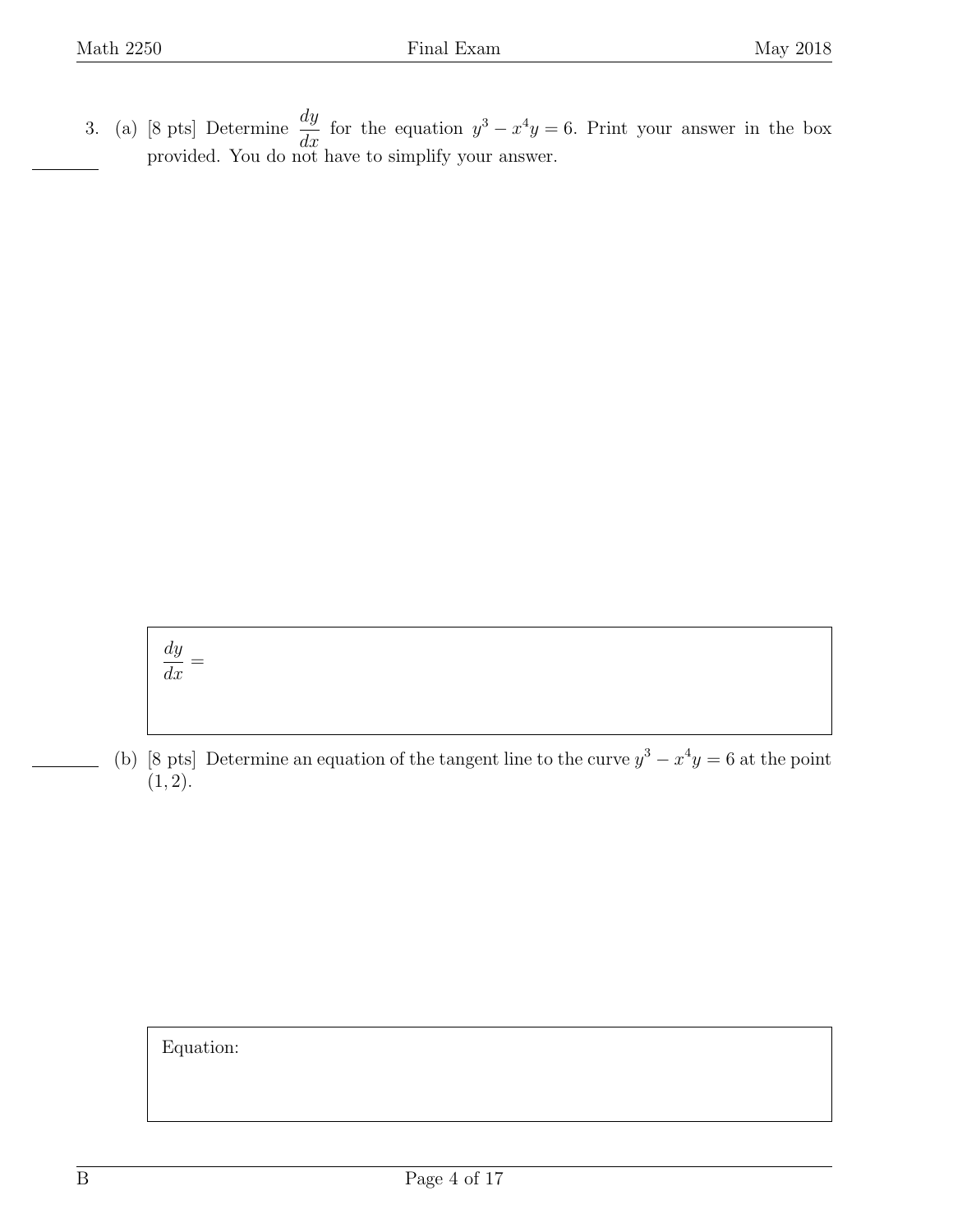<span id="page-4-0"></span>4. Determine the following indefinite integrals. Print your answer to each part in the box provided.

- (a) [4 pts] 
$$
\int \left( -4x^7 + 8x^5 + 12 \right) dx
$$

Final answer:

(b) [6 pts] 
$$
\int \left(\sec^2(t) + \frac{1}{t}\right) dt
$$

Final answer:

(c) [10 pts] 
$$
\int \frac{x^4}{\sqrt{x^5 + 3}} dx
$$

Final answer: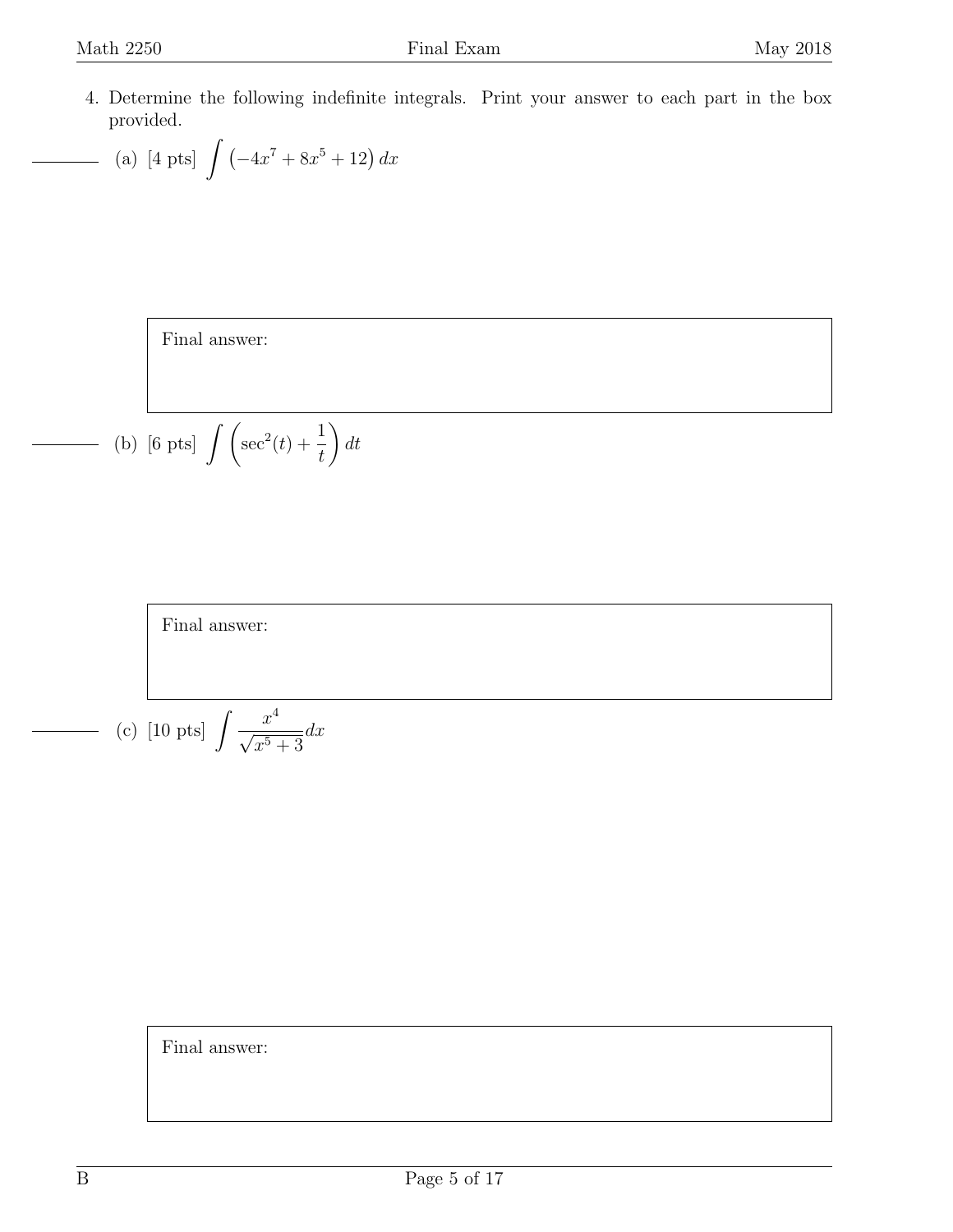$\Gamma$ 

 $\overline{\phantom{a}}$ 

<span id="page-5-0"></span>5. Evaluate the following definite integrals. Print your answer in the box provided.

(a) [6 pts] 
$$
\int_1^8 \left( x^{2/3} - \frac{1}{x^{4/3}} \right) dx
$$

Value:  
(b) [6 pts] 
$$
\int_0^{1/2} \frac{-1}{\sqrt{1 - x^2}} dx
$$

Value:

(c) [10 pts] 
$$
\int_0^{\pi/4} \sin(4x) e^{\cos(4x)} dx
$$

Value: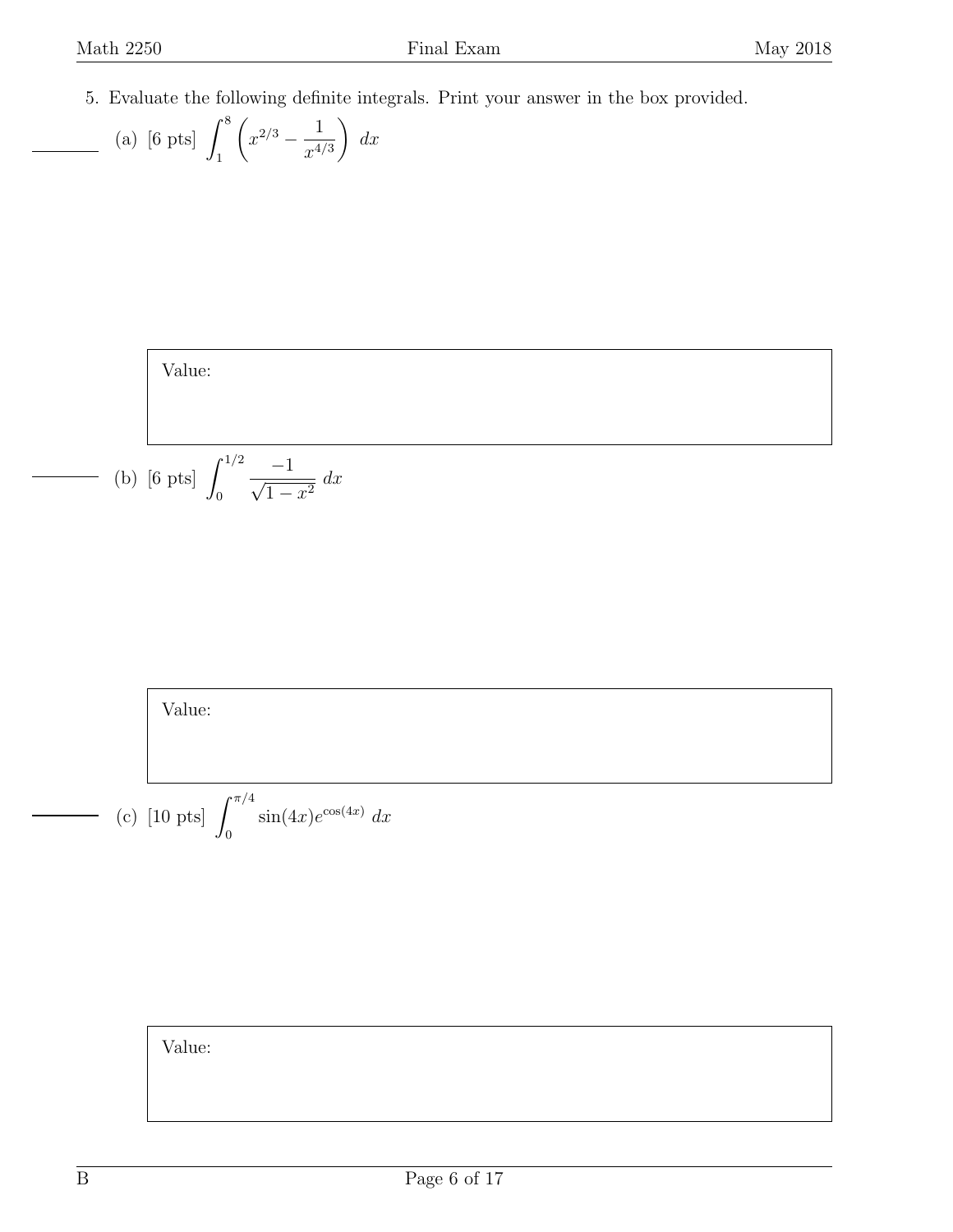<span id="page-6-0"></span>6. (a) [5 pts] State the limit definition of the derivative of  $f(x)$ .

(b) [10 pts] Use the limit definition of the derivative to show that the derivative of  $f(x) = 12x - 2x^2$  is  $f'(x) = 12 - 4x$ . (You will receive 0 points for using the power rule.)

(c) [5 pts] Determine all values of x for which the graph of  $f(x) = 12x-2x^2$  has a horizontal tangent line.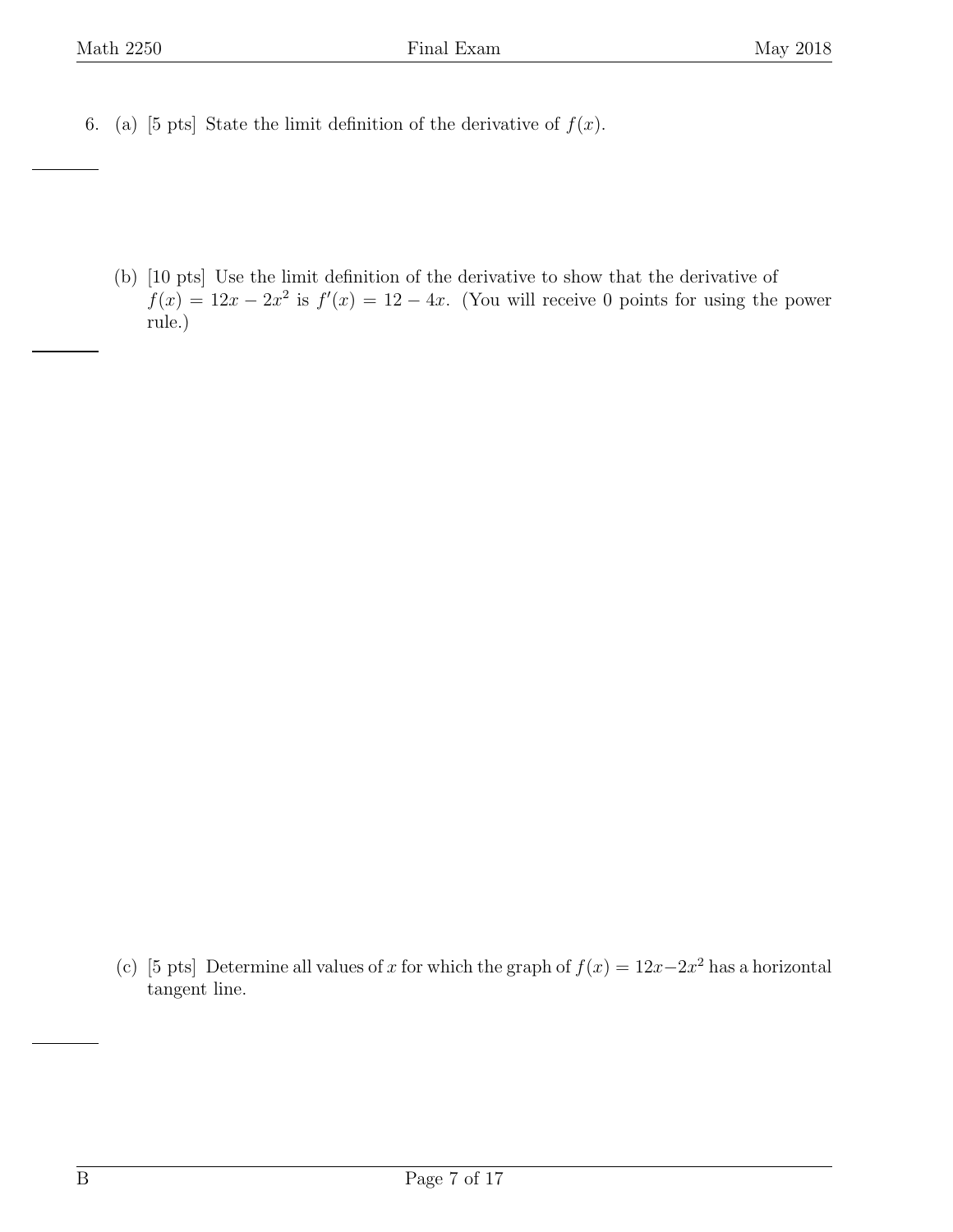<span id="page-7-0"></span>7. [15 pts] Determine the absolute maximum and absolute minimum values of  $f(x) = 2x$ √  $\overline{9-x}$ on the interval  $[-1, 9]$ .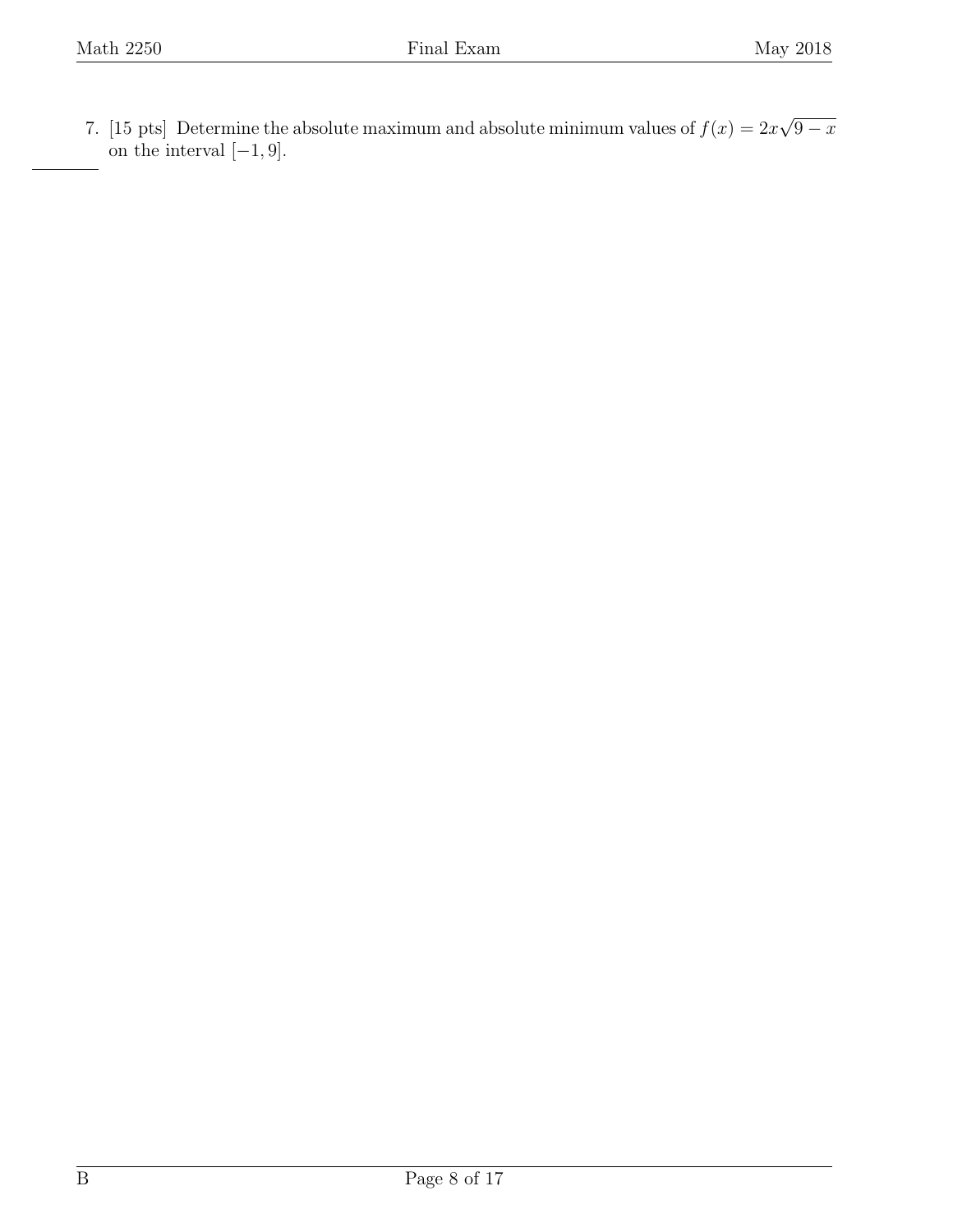<span id="page-8-0"></span>8. The graph below is the graph of the derivative of  $f(x)$ . Use it to answer the questions that follow. The grid lines are one unit apart, and the domain of  $f$  is  $(0, 7)$ .



- (a)  $[5 \text{ pts}]$  Determine all critical numbers (critical points) of  $f$ .
- (b)  $[5 \text{ pts}]$  Determine the intervals on which f is increasing.
- (c) [5 pts] Determine all values of x at which f has a local minimum.
- (d) [5 pts] Determine the intervals on which  $f$  is concave up.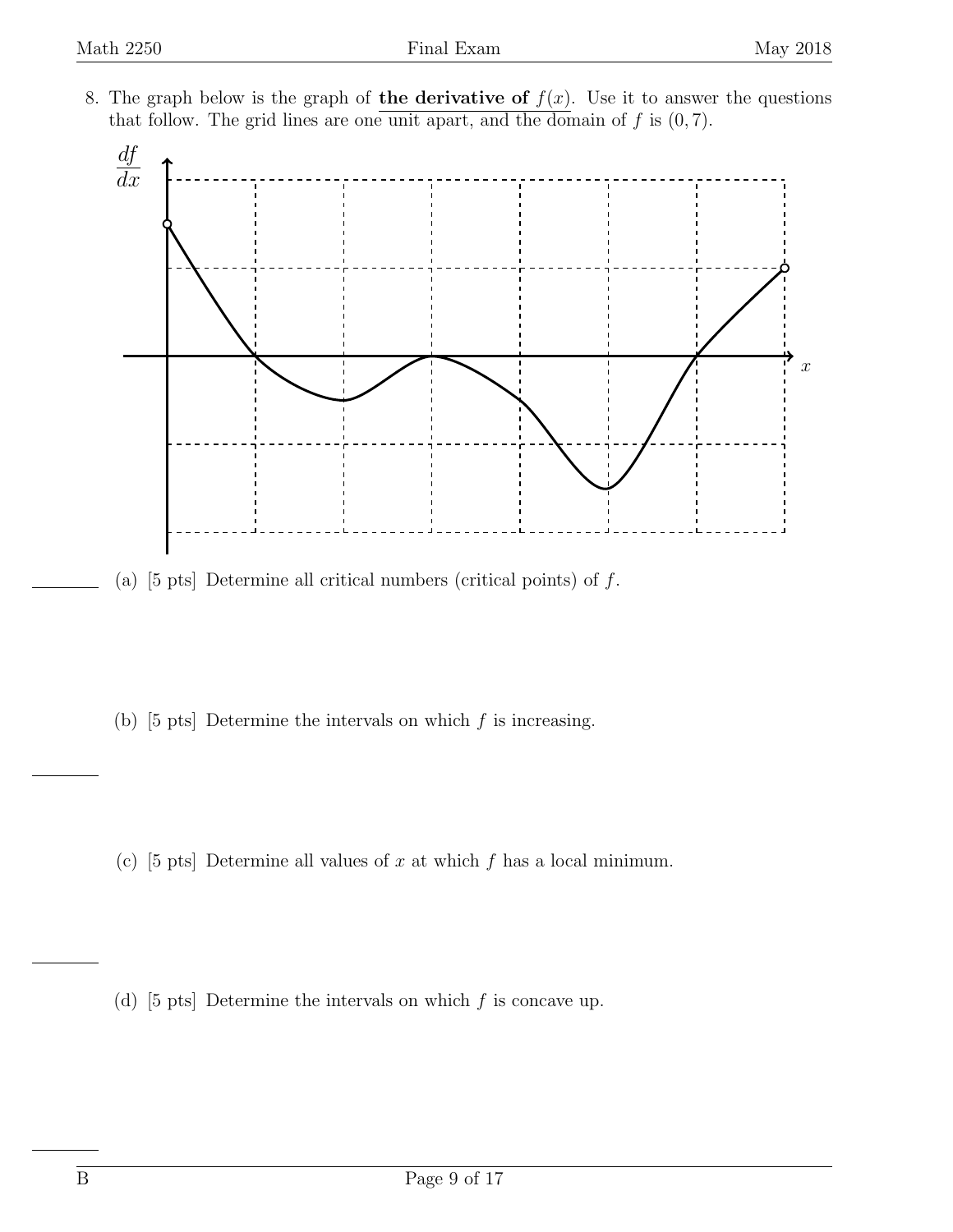<span id="page-9-0"></span>9. For this problem, use  $f(x) = 3x^2 + 4$ on the interval  $[0, 2]$ . Its graph is provided to the right.



(a) [5 pts] Determine a Riemann sum for f on the interval  $[0,2]$  using 3 subintervals of equal width and using right endpoints on each subinterval.

(b) [5 pts] Is your Riemann sum above an over- or under-estimate of the integral  $\int_1^2$ 0  $f(x) dx$ ? Explain how you can tell, without doing any calculations or working out the answers, whether it's an over-estimate or an under-estimate. (You may want to illustrate the Riemann sum on the graph of f provided above.)

(c) [5 pts] Use summation (sigma) notation to write an expression for a Riemann sum for f on the interval  $[0, 2]$  using n subintervals of equal width and using right endpoints on each subinterval. You do not have to work out the value of the sum, but your sum should involve only  $\sum_{n=1}^n$  $k=1$ , the variables  $k$  and  $n$ , and numbers.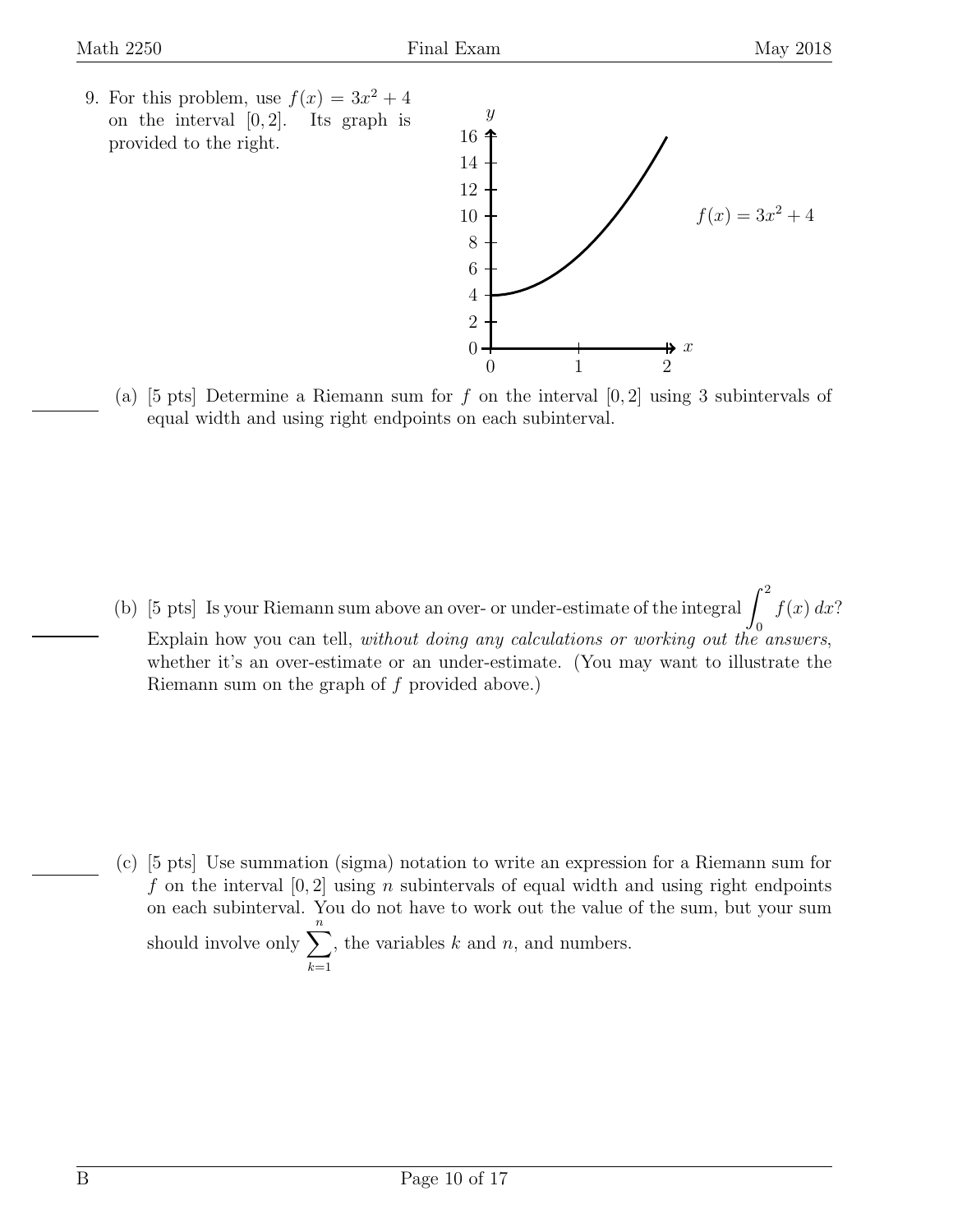<span id="page-10-0"></span>10. Use the values of the given definite integrals to determine the quantities below.

$$
\int_{1}^{7} f(x) dx = -8, \qquad \int_{3}^{7} f(x) dx = 12, \qquad \int_{1}^{7} g(x) dx = 9
$$
  
(a) [5 pts]  $\int_{1}^{7} (2f(x) - 5g(x)) dx$ 

(b) [5 pts] 
$$
\int_{1}^{3} f(x) dx
$$

(c) [5 pts] 
$$
\int_1^7 (g(t) - t^2) dt
$$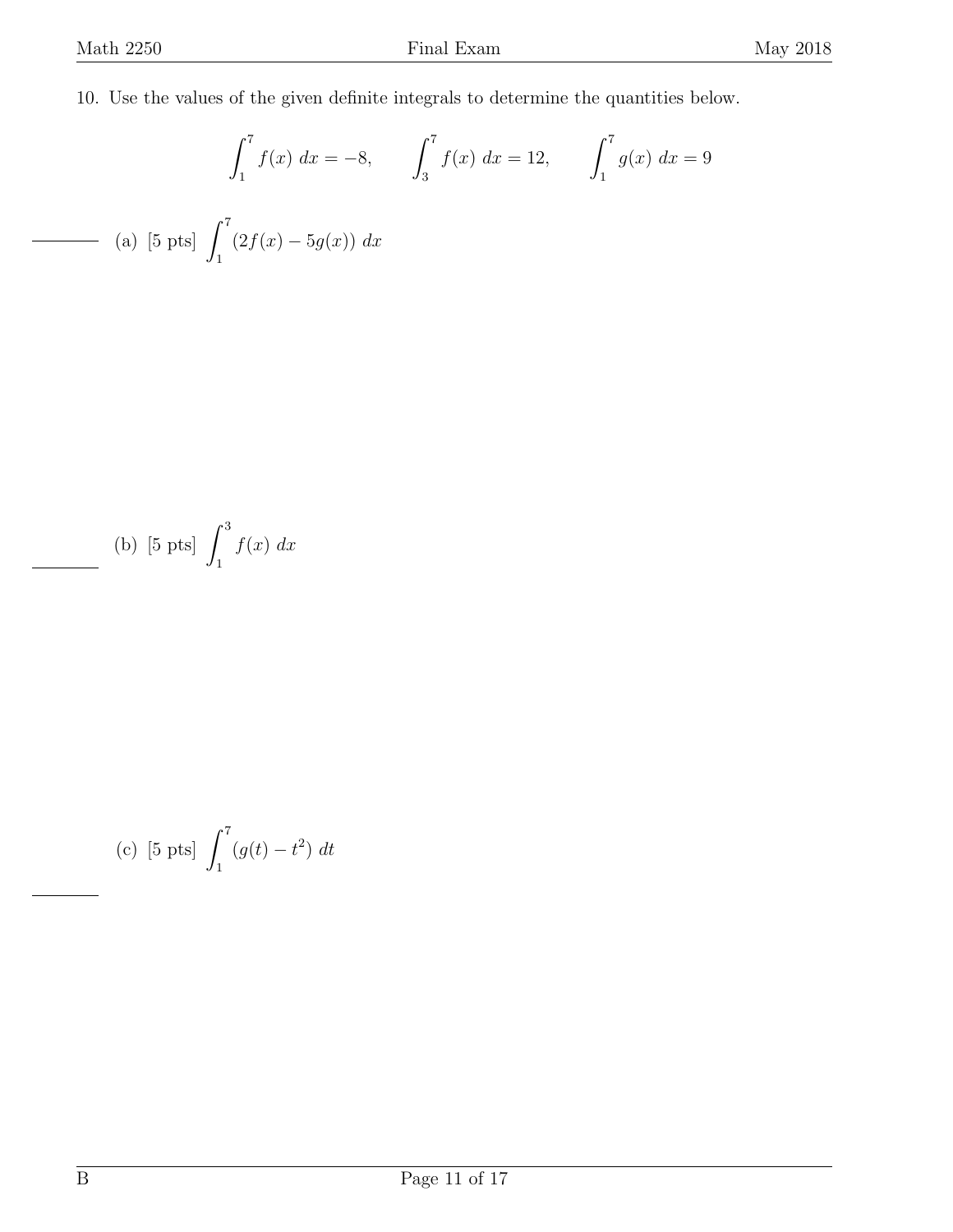<span id="page-11-0"></span>11. The charts below contain information about a function  $f$  and its derivative. Assume that f is differentiable on  $[-2, 1]$ . Use the charts to answer the questions that follow.

|                                                                    | $\begin{array}{ c c c c c c c c }\n\hline\nx & -2 & -1 & 0 & 1 \\ \hline\n\end{array}$ |  |  |                                                                                           | $x \mid -2 \mid -1 \mid 0 \mid 1$ |  |  |
|--------------------------------------------------------------------|----------------------------------------------------------------------------------------|--|--|-------------------------------------------------------------------------------------------|-----------------------------------|--|--|
| $f(x)$ 3 $\begin{array}{ c c c }\n\hline\n2 & 0 & -1\n\end{array}$ |                                                                                        |  |  | $f'(x)$ $\begin{array}{ c c c }\n\hline\n-\frac{1}{8} & -\frac{1}{3} & -1\n\end{array}$ 0 |                                   |  |  |

(a) [5 pts] Determine the linearization of f at  $x = -1$ .

(b) [5 pts] Use your linearization above to estimate the value of  $f(-1.5)$ .

(c) [5 pts] Suppose you also know that  $f'$  is continuous on  $[-2, 1]$ . Explain why the graph of f must have an inflection point somewhere in the interval  $[-2, 1]$ .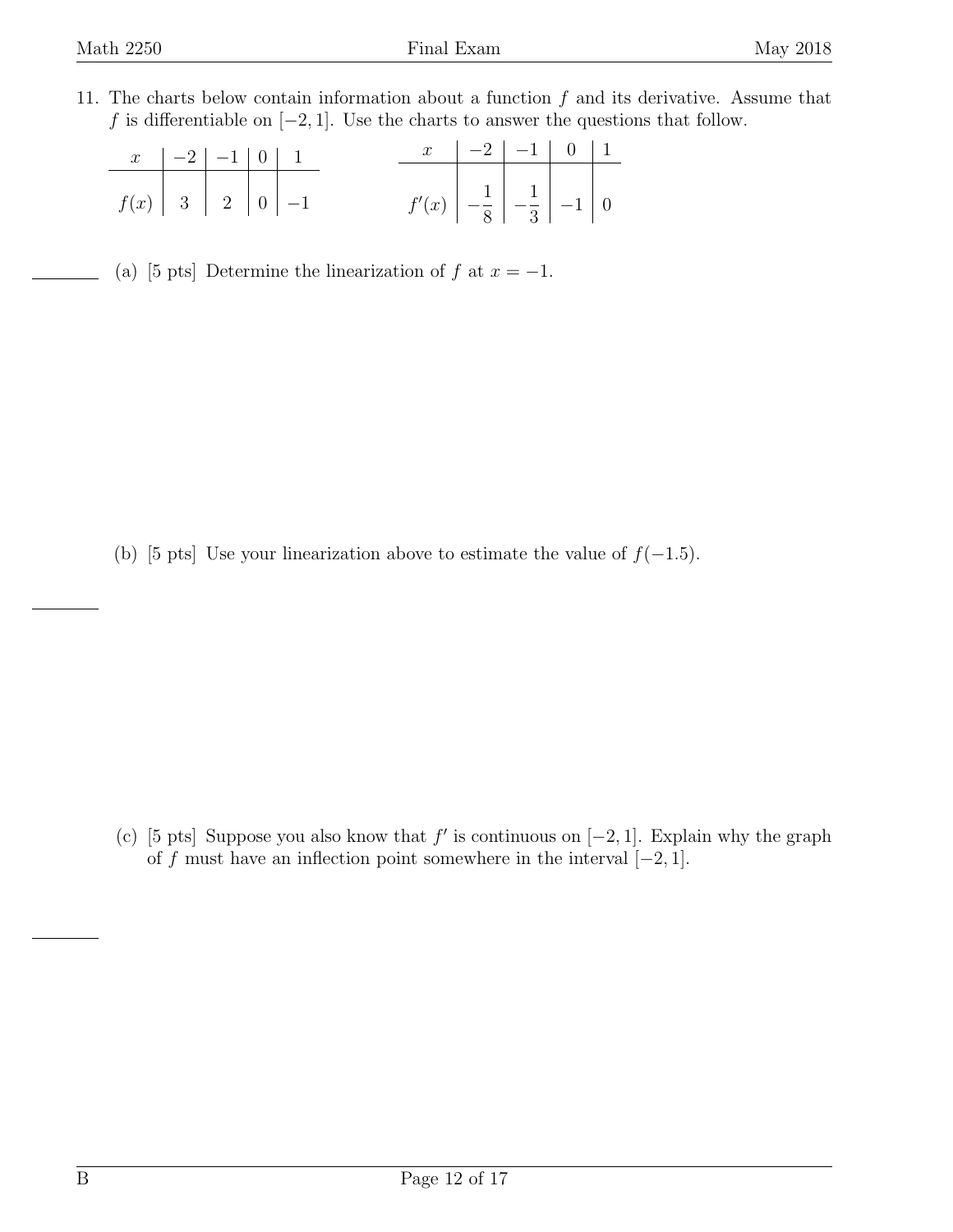<span id="page-12-0"></span>12. [15 pts] A diesel truck develops an oil leak. The oil drips onto the dry ground in the shape of a circular puddle. Assuming that the leak begins at time  $t = 0$  and that the radius of the oil slick increases at a constant rate of .05 meters per minute, determine the rate of change of the area of the puddle 4 minutes after the leak begins.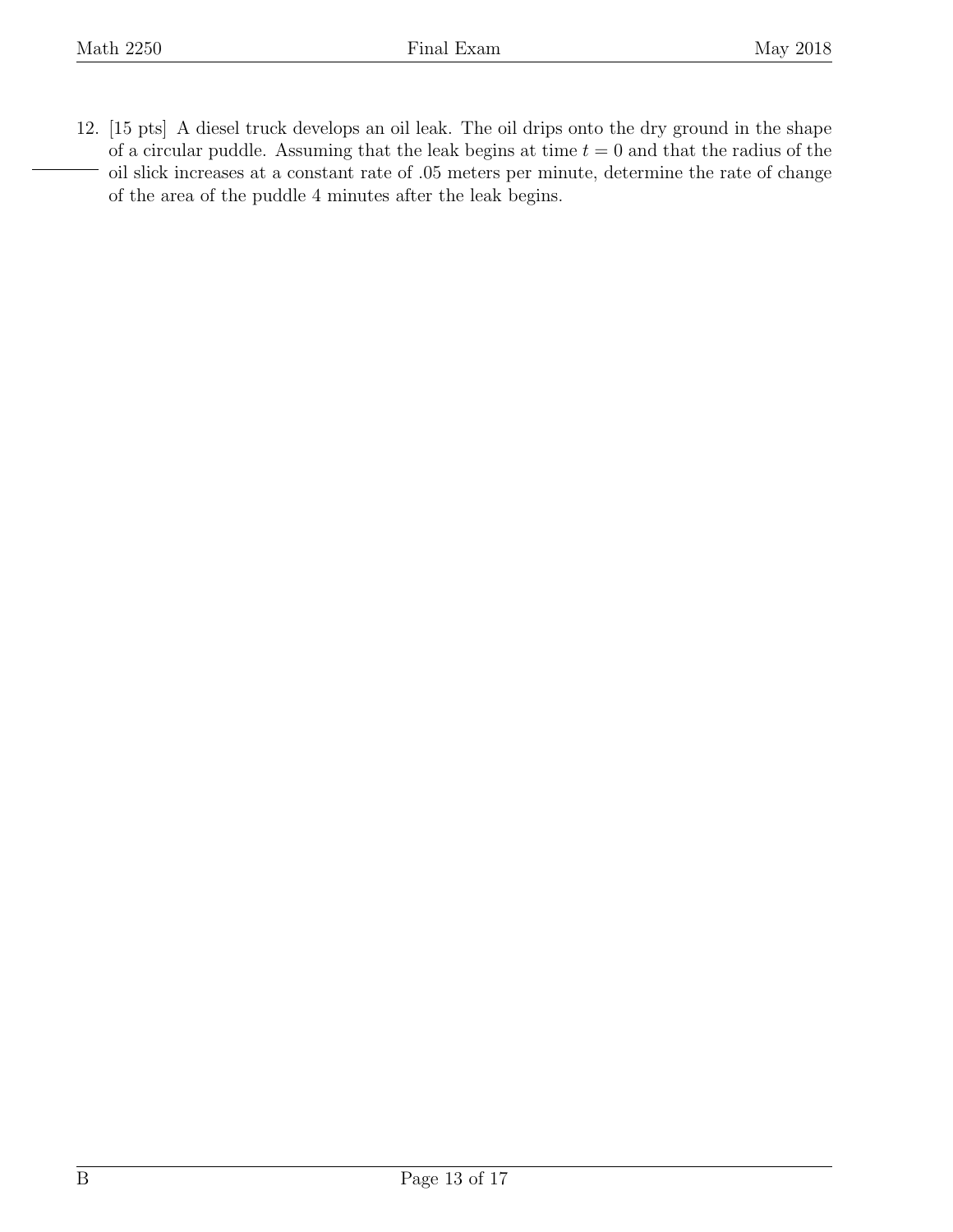- <span id="page-13-0"></span>13. A landscape designer plans to construct a rectangular garden whose area is 2000 square meters. One side will consist of a wrought iron fence which costs \$90 per meter. The remaining three sides will be constructed from chain link fence costing \$25 per meter.
	- (a) [15 pts] Determine a function for the total cost  $C(x)$  of the garden, where x is the length of wrought iron fence used (in meters).

(b) [15 pts] What dimensions of the garden will minimize the total cost? Use calculus techniques to show that the dimensions result in the minimum possible cost.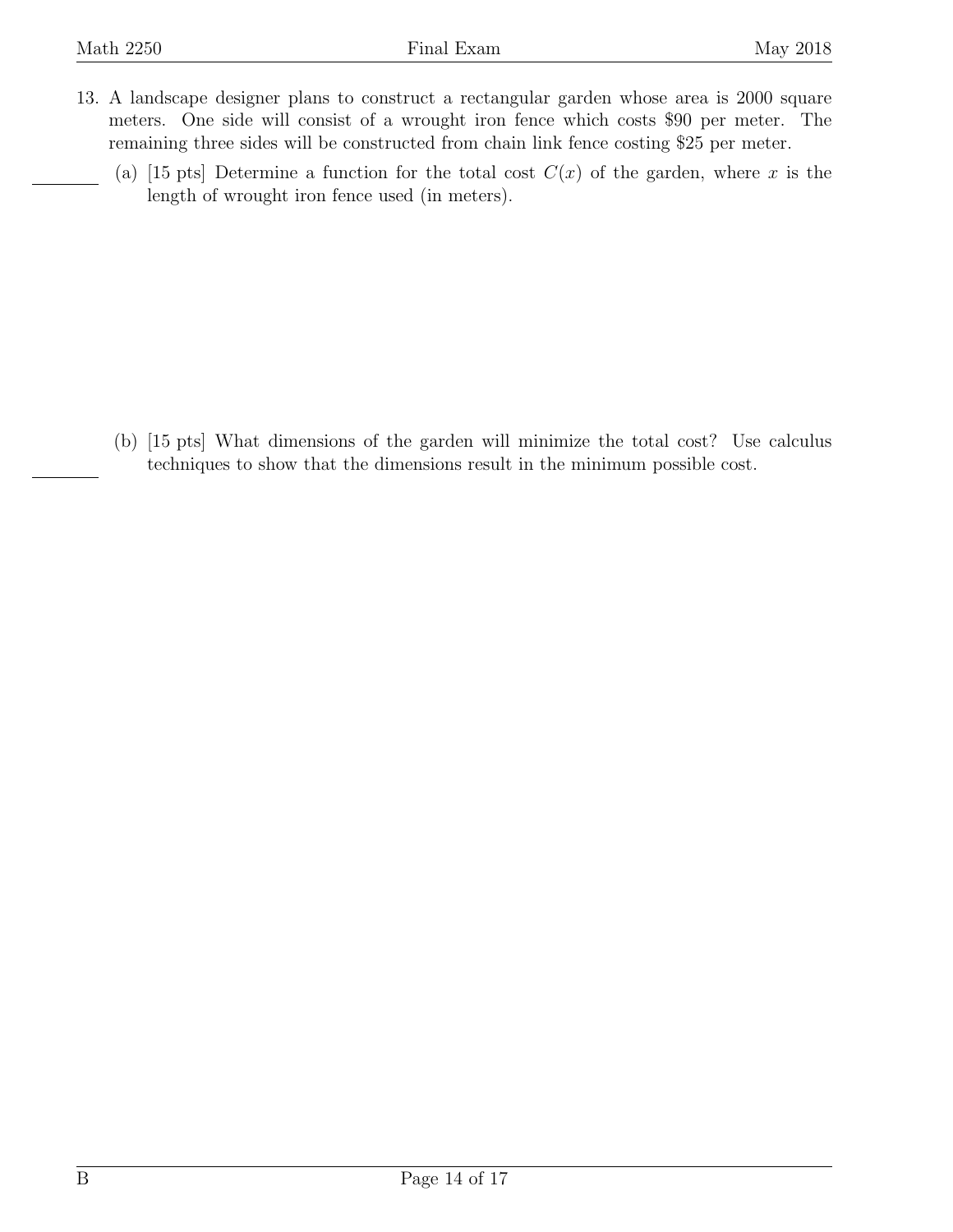<span id="page-14-0"></span>14. [10 pts] Let  $y = \ln(x)$ . Show that  $\frac{dy}{dx}$  $\frac{dy}{dx} =$ 1  $\overline{x}$ by solving the equation  $y = \ln(x)$  for x and then using implicit differentiation. Your final answer should be  $\frac{dy}{dx}$  $\frac{dy}{dx}$ , given as a function of x.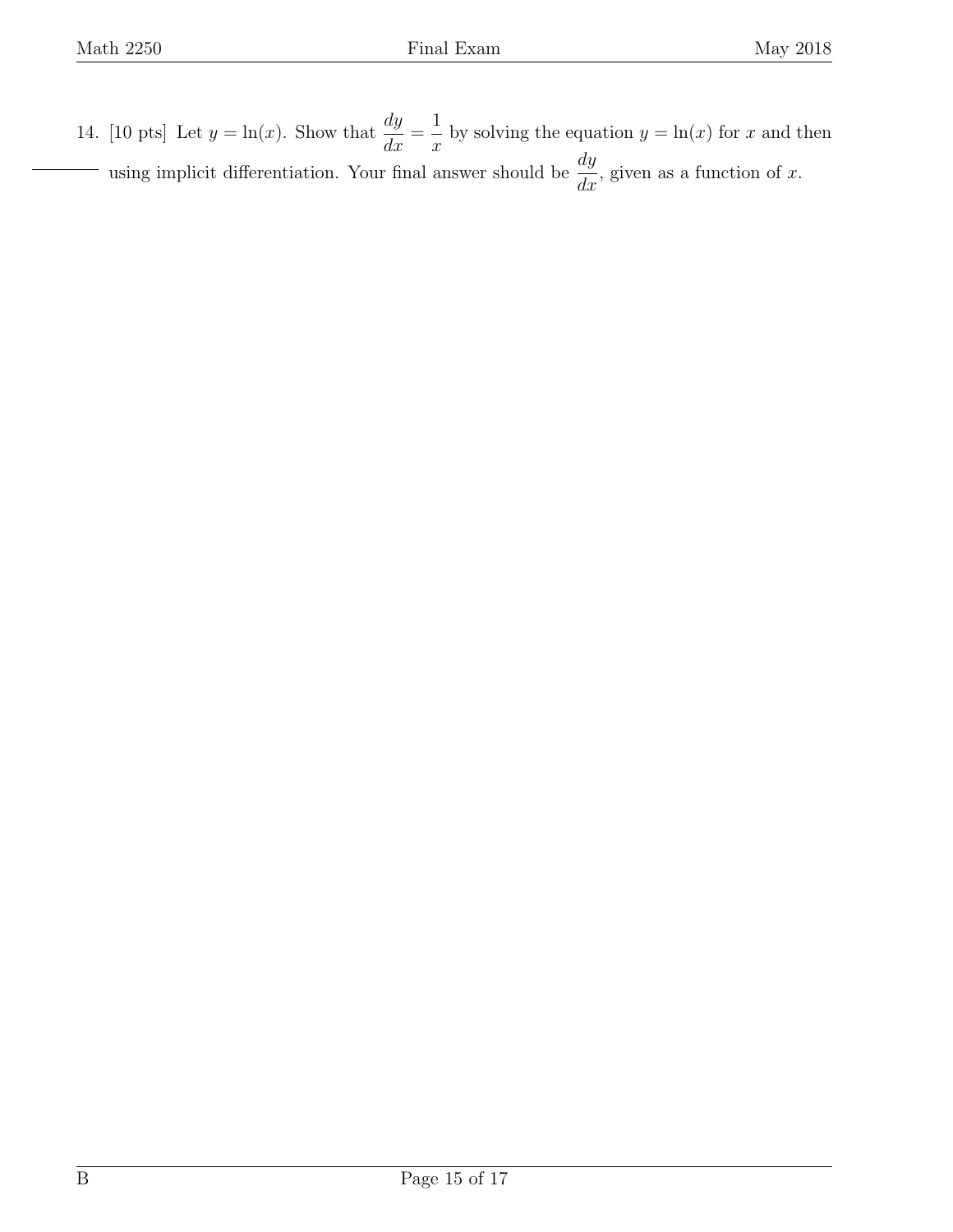<span id="page-15-0"></span>15. Information about a function,  $f$ , and its derivative is given below. Use the information to answer the questions that follow.



(a) [5 pts] Make a rough sketch of the graph of  $y = f(x)$ . (Hint: Think about slopes.)



(b) [5 pts] Determine  $\lim_{x\to 1^-} f(x)$ .

(c) [5 pts] Determine  $\lim_{x\to 1^+} f(x)$ .